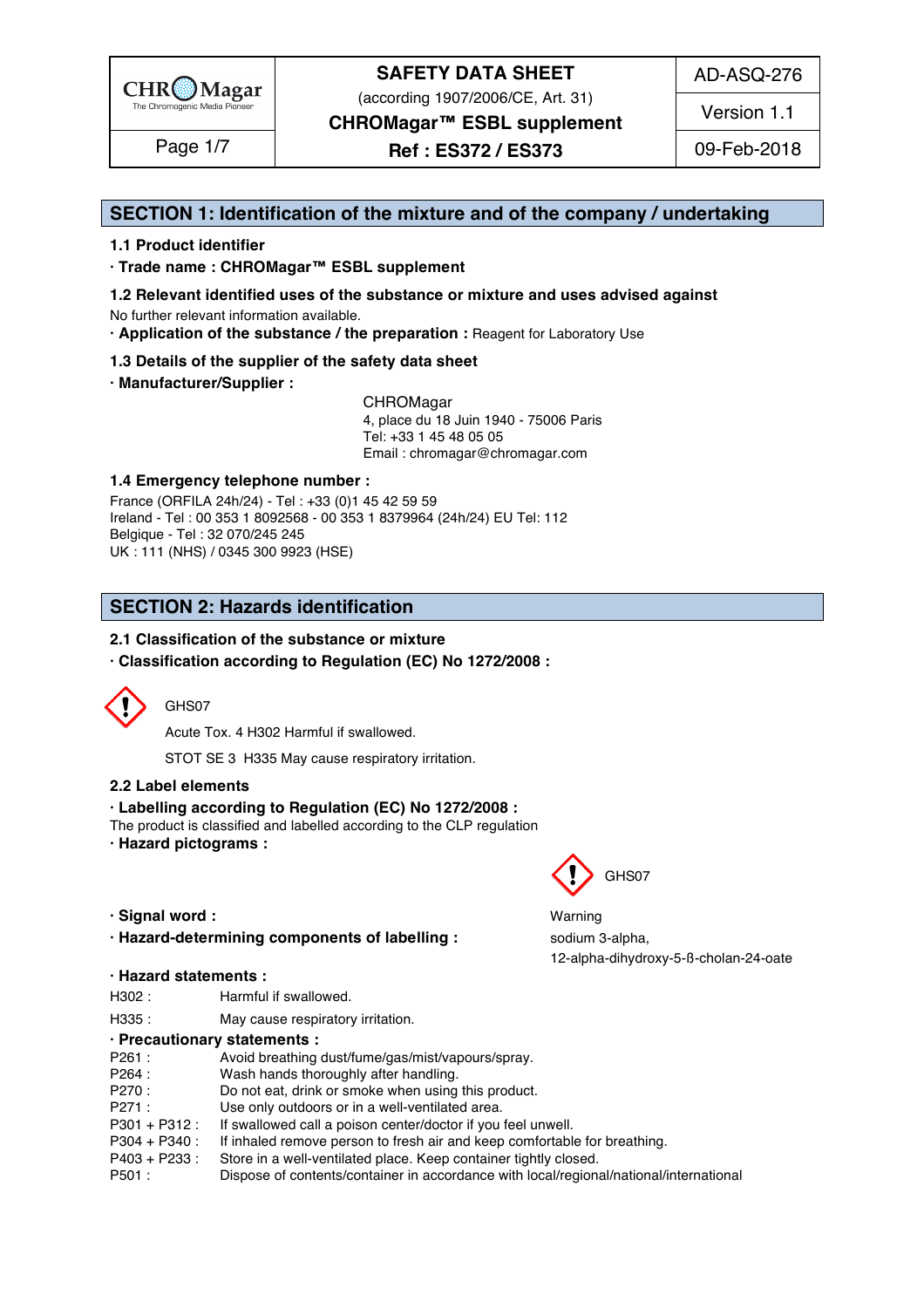

# **SAFETY DATA SHEET** (according 1907/2006/CE, Art. 31)

AD-ASQ-276

Version 1.1

**CHROMagar™ ESBL supplement**

Page 2/7  $\qquad$  **Ref** : **ES372 / ES373** 09-Feb-2018

regulations. And the contract of the contract of the contract of the contract of the contract of the contract of the contract of the contract of the contract of the contract of the contract of the contract of the contract

- · **Labelling of packages where the contents do not exceed 125 ml** 51
- · **Hazard pictograms** 52
- 
- **· Hazard-determining components of labelling : sodium 3-alpha,**
- **· Hazard statements :** Not classified as hazardous. 60
- **· Precautionary statements :** 61
- P301 + P312 : If swallowed call a poison center/doctor if you feel unwell.
- 
- P304 + P340 : If inhaled remove person to fresh air and keep comfortable for breathing.<br>P403 + P233 : Store in a well-ventilated place. Keep container tightly closed. Store in a well-ventilated place. Keep container tightly closed.

#### **2.3 Other hazards** 65

- **· Results of PBT and vPvB assessment** 66
- 
- 
- **· PBT :** Not applicable. 67 **· vPvB :** Not applicable. 68

#### **SECTION 3: Composition / information on ingredients**

| 3.2 Mixtures                                      |                                                                                                      |         |
|---------------------------------------------------|------------------------------------------------------------------------------------------------------|---------|
| $\cdot$ Description :<br>· Dangerous components : | Mixture: consisting of the following components.                                                     |         |
| CAS: 302-95-4                                     | sodium 3-alpha,                                                                                      | 50-100% |
| EINECS: 206-132-7                                 | 12-alpha-dihydroxy-5-ß-cholan-24-oate<br>$\langle \cdot \rangle$ Acute Tox. 4, H302; STOT SE 3, H335 |         |
| $\cdot$ SVHC :                                    | No.                                                                                                  |         |
| · Additional information :                        | For the wording of the listed risk phrases, refer to section 16.                                     |         |

### **SECTION 4: First aid measures** 84

#### **4.1 Description of first aid measures** 85

| · General information :        | Position and transport stably in side position.<br>In case of irregular breathing or respiratory arrest provide artificial<br>respiration. |  |  |
|--------------------------------|--------------------------------------------------------------------------------------------------------------------------------------------|--|--|
| · After excessive inhalation : | Provide fresh air; consult a doctor in case of medical complaints.                                                                         |  |  |
| · After skin contact:          | Generally the product does not irritate the skin.                                                                                          |  |  |
|                                | In the event of irritation, to withdraw soiled clothing, to wash the parts                                                                 |  |  |
|                                | reached with soapy water, to rinse with large water.                                                                                       |  |  |
|                                | If skin irritation continues, consult a doctor.                                                                                            |  |  |
| · After eye contact :          | Rinse opened eye for several minutes under running water.                                                                                  |  |  |
| · After swallowing:            | Do not induce vomiting; call for medical help immediately.                                                                                 |  |  |

**4.2 Most important symptoms and effects, both acute and delayed :** 96

No further relevant information available. 97

**4.3 Indication of any immediate medical attention and special treatment needed :** 98

No further relevant information available. 99



**· Signal word :** Warning 57 12-alpha-dihydroxy-5-ß-cholan-24-oate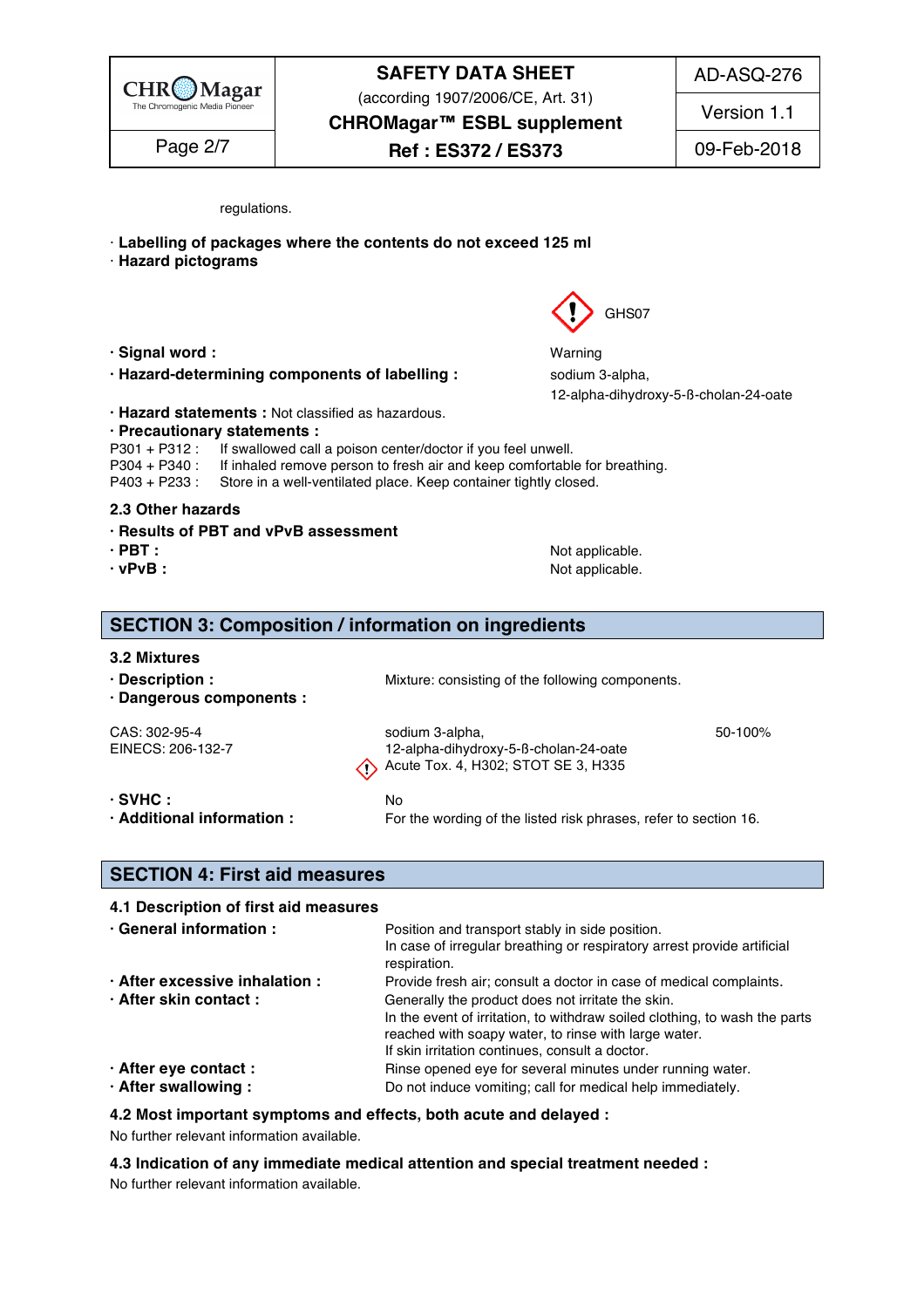

(according 1907/2006/CE, Art. 31)

AD-ASQ-276

Version 1.1

**CHROMagar™ ESBL supplement**

Page 3/7  $\begin{array}{|c|c|c|c|c|}\n\hline\n\text{Page 3/7} & \text{Ref : ES372 / ES373} & \text{09-Feb-2018}\n\hline\n\end{array}$ 

### **SECTION 5: Firefighting measures**

#### **5.1 Suitable extinguishing agents :** 101

CO2, powder or water spray. Fight larger fires with water spray or alcohol resistant foam.

**5.2 Special hazards arising from the substance or mixture :** No further relevant information available.

#### **5.3 Advice for firefighters** 104

**· Protective equipment :** No special measures required.

### **SECTION 6: Accidental release measures**

#### **6.1 Personal precautions, protective equipment and emergency procedures :** 109

No special measures required. Avoid formation of dust.

#### **6.2 Environmental precautions :** 111

Do not allow product to reach sewage system or any water course. Dilute with plenty of water.

**6.3 Methods and material for containment and cleaning up : Pick up mechanically.** 

#### **6.4 Reference to other sections :** 114

See Section 7 for information on safe handling. 115 and 115 and 115 and 115 and 115 and 115 and 115 and 115 and 115 and 115 and 115 and 115 and 115 and 115 and 115 and 115 and 115 and 115 and 115 and 115 and 115 and 115 an See Section 8 for information on personal protective equipment.

See Section 13 for disposal information. 117 and 200 minutes are all the section of the section 13 for disposal information.

| <b>SECTION 7: Handling and storage</b>                                                                                                                                              |                                                                 |
|-------------------------------------------------------------------------------------------------------------------------------------------------------------------------------------|-----------------------------------------------------------------|
| 7.1 Precautions for safe handling :                                                                                                                                                 | Keep away from heat and direct sunlight.<br>Thorough dedusting. |
| · Information about fire - and explosion protection :                                                                                                                               | No special measures required.                                   |
| 7.2 Conditions for safe storage, including any incompatibilities :<br>· Storage:<br>. Requirements to be met by storerooms and receptacles : Store away from light and moisture. No | special requirements.                                           |
| · Information about storage in one common storage facility : Not required.<br>· Further information about storage conditions :                                                      | Store in cool,                                                  |
| · Recommended storage temperature :                                                                                                                                                 | dry conditions in well sealed receptacles.<br>$2-8$ °C          |
| 7.3 Specific end use(s) :                                                                                                                                                           | No further relevant information available.                      |

### **SECTION 8: Exposure controls / personal protection**

**· Additional information about design of technical facilities :** No further data; see section 7. 136

#### **8.1 Control parameters** 137

#### **· Ingredients with limit values that require monitoring at the workplace :** 138

The product does not contain any signifiant quantities of materials with critical values that have to be monitored at  $\epsilon$  the workplace. The mass of  $\epsilon$  is a set of  $\epsilon$  is a set of  $\epsilon$  is a set of  $\epsilon$  is a set of  $\epsilon$  is a set of  $\epsilon$  is a set of  $\epsilon$  is a set of  $\epsilon$  is a set of  $\epsilon$  is a set of  $\epsilon$  is a set of  $\epsilon$  is a set of  $\$ 

#### **· Additional information :** 141

The most current valid lists have been used as a basis for the production of this document.

#### **8.2 Exposure controls** 143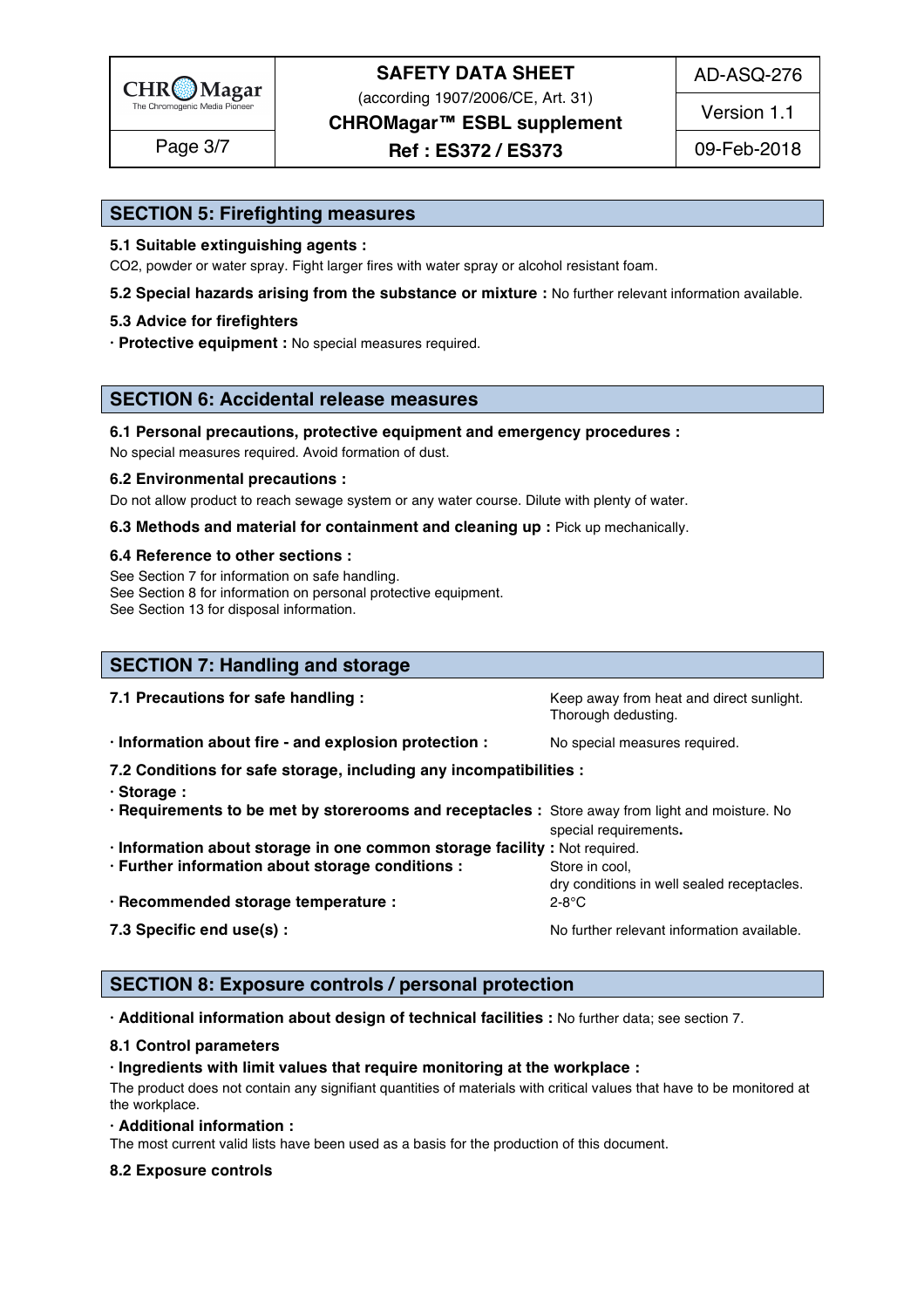

(according 1907/2006/CE, Art. 31)

AD-ASQ-276

**CHROMagar™ ESBL supplement**

Version 1.1

Page 4/7  $\qquad$  **Ref** : **ES372 / ES373** 09-Feb-2018

#### **· Personal protective equipment :** 144

**· General protective and hygienic measures :** 145

The usual precautionary measures are to be adhered to when handling chemicals.

ratory protection : In case of brief exposure or low pollution use respiratory filter device. In case of intensive or longer exposure use self-contained respiratory protective device.



EN374 gloves for chemicals.



Gloves material : Butyl rubber, BR **Eye protection :** Safety glasses.





**Body protection :** Protective work clothing.

## **SECTION 9: Physical and chemical properties**

| 9.1 Information on basic physical and chemical properties |                                               |  |  |  |  |
|-----------------------------------------------------------|-----------------------------------------------|--|--|--|--|
| · General Information                                     |                                               |  |  |  |  |
| $\cdot$ Appearance :                                      |                                               |  |  |  |  |
| Form :                                                    | Powder                                        |  |  |  |  |
| <b>Colour:</b>                                            | Yellow                                        |  |  |  |  |
| $\cdot$ Odour :                                           | Odourless                                     |  |  |  |  |
| Odour threshold:                                          | Not determined.                               |  |  |  |  |
| $\cdot$ pH-value :                                        | Not applicable.                               |  |  |  |  |
| · Change in condition                                     |                                               |  |  |  |  |
| Melting point/Melting range :                             | Undetermined.                                 |  |  |  |  |
| <b>Boiling point/Boiling range:</b>                       | Undetermined.                                 |  |  |  |  |
| · Flash point :                                           | Not applicable.                               |  |  |  |  |
| · Flammability (solid, gaseous) :                         | Not determined.                               |  |  |  |  |
| · Ignition temperature :                                  | Not applicable.                               |  |  |  |  |
| · Decomposition temperature :                             | Not determined.                               |  |  |  |  |
| · Self-igniting :                                         | Product is not self igniting.                 |  |  |  |  |
| · Danger of explosion :                                   | Product does not present an explosion hazard. |  |  |  |  |
| · Explosion limits :                                      |                                               |  |  |  |  |
| Lower:                                                    | Not determined.                               |  |  |  |  |
| Upper:                                                    | Not determined.                               |  |  |  |  |
| · Vapour pressure :                                       | Not applicable.                               |  |  |  |  |
| · Density at 20°C:                                        | $0.5 +/- 0.1$ g/cm <sup>3</sup>               |  |  |  |  |
| · Relative density:                                       | Not determined.                               |  |  |  |  |
| Vapour density:                                           | Not applicable.                               |  |  |  |  |
|                                                           |                                               |  |  |  |  |
|                                                           |                                               |  |  |  |  |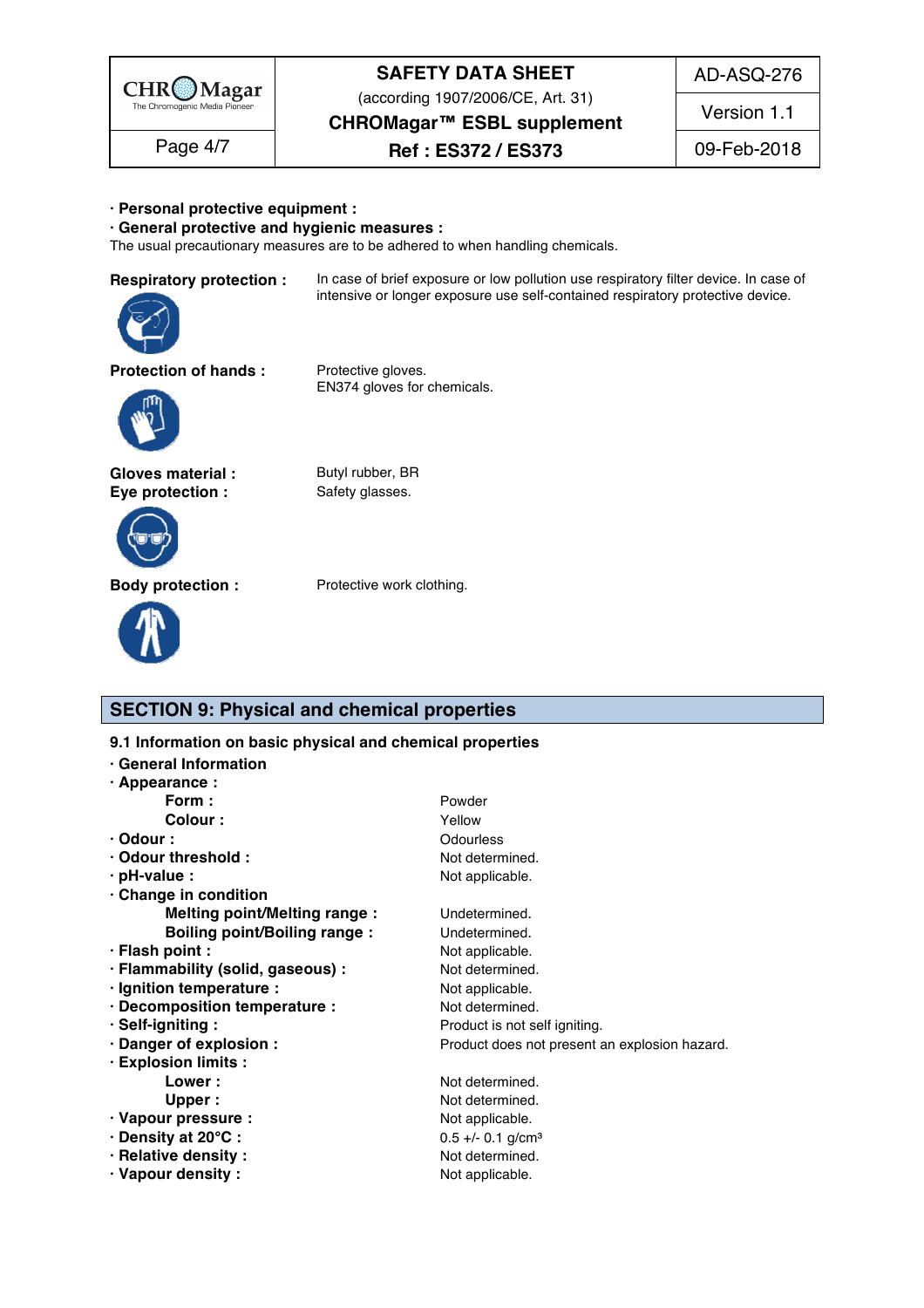

(according 1907/2006/CE, Art. 31)

**CHROMagar™ ESBL supplement**

AD-ASQ-276

Version 1.1

- Page 5/7  $\begin{array}{|c|c|c|c|c|}\n\hline\n\text{Page 5/7} & \text{B} & \text{Ref : ES372 / ES373} \\
\hline\n\end{array}$  09-Feb-2018
- **· Evaporation rate :**  $\qquad \qquad \text{Not applicable.}$
- **· Solubility in / Miscibility with water :** Partly soluble. 176
- **· Segregation coefficient (n-octanol/water) :** Not determined. 177
- -
- **9.2 Other information :** No further relevant information available.

**· Viscosity :** 178 **Dynamic :** The contract of the contract of the contract of the contract of the contract of the contract of the contract of the contract of the contract of the contract of the contract of the contract of the contract of **Kinematic :** The contract of the Motor Motor applicable. The contract of the contract of the contract of the contract of the contract of the contract of the contract of the contract of the contract of the contract of the

**SECTION 10: Stability and reactivity** 

**10.1 Reactivity :** No further relevant information available. 1864 and the set of the set of the Norther relevant information available.

**10.2 Chemical stability :** 187 **· Thermal decomposition / conditions to be avoided :** 188

| <b>THEFTING ACCOMPTED FOR A CONTRACTOR</b> TO DURING THE                           |                                                       |
|------------------------------------------------------------------------------------|-------------------------------------------------------|
|                                                                                    | No decomposition if used according to specifications. |
| 10.3 Possibility of hazardous reactions :                                          | No dangerous reactions known.                         |
| 10.4 Conditions to avoid :                                                         | No further relevant information available.            |
| 10.5 Incompatible materials :                                                      | No further relevant information available.            |
| 10.6 Hazardous decomposition products : No dangerous decomposition products known. |                                                       |

| <b>SECTION 11: Toxicological information</b>                                |                       |                                                                                                         |
|-----------------------------------------------------------------------------|-----------------------|---------------------------------------------------------------------------------------------------------|
| 11.1 Information on toxicological effects                                   |                       |                                                                                                         |
| · Acute toxicity :                                                          | Harmful if swallowed. |                                                                                                         |
| · LD/LC50 values relevant for classification:                               |                       |                                                                                                         |
|                                                                             |                       | 302-95-4 sodium 3-alpha, 12-alpha-dihydroxy-5-B-cholan-24-oate                                          |
|                                                                             | Oral                  | LD50 500 mg/kg (ATE)                                                                                    |
| · Primary irritant effect :                                                 |                       |                                                                                                         |
| $\cdot$ On the skin:                                                        |                       | Based on available data, the classification criteria are not met.                                       |
| $\cdot$ On the eyes :                                                       |                       | Based on available data, the classification criteria are not met.                                       |
|                                                                             |                       | · Respiratory or skin sensitisation : Based on available data, the classification criteria are not met. |
| · CMR effects (carcinogenity, mutagenicity and toxicity for reproduction) : |                       |                                                                                                         |
| · Germ cell mutagenicity :                                                  |                       | Based on available data, the classification criteria are not met.                                       |
| · Reproductive toxicity :                                                   |                       | Based on available data, the classification criteria are not met.                                       |
| · STOT-single exposure :                                                    |                       | Based on available data, the classification criteria are not met.                                       |
| · STOT-repeated exposure :                                                  |                       | Based on available data, the classification criteria are not met.                                       |
| · Aspiration hazard :                                                       |                       | Based on available data, the classification criteria are not met.                                       |

## **SECTION 12: Ecological information**

| <b>12.1 Toxicity</b>                 |                                            |
|--------------------------------------|--------------------------------------------|
| $\cdot$ Aquatic toxicity :           | No further relevant information available. |
| 12.2 Persistence and degradability : | No further relevant information available. |
| 12.3 Bioaccumulative potential :     | No further relevant information available. |
| 12.4 Mobility in soil:               | No further relevant information available. |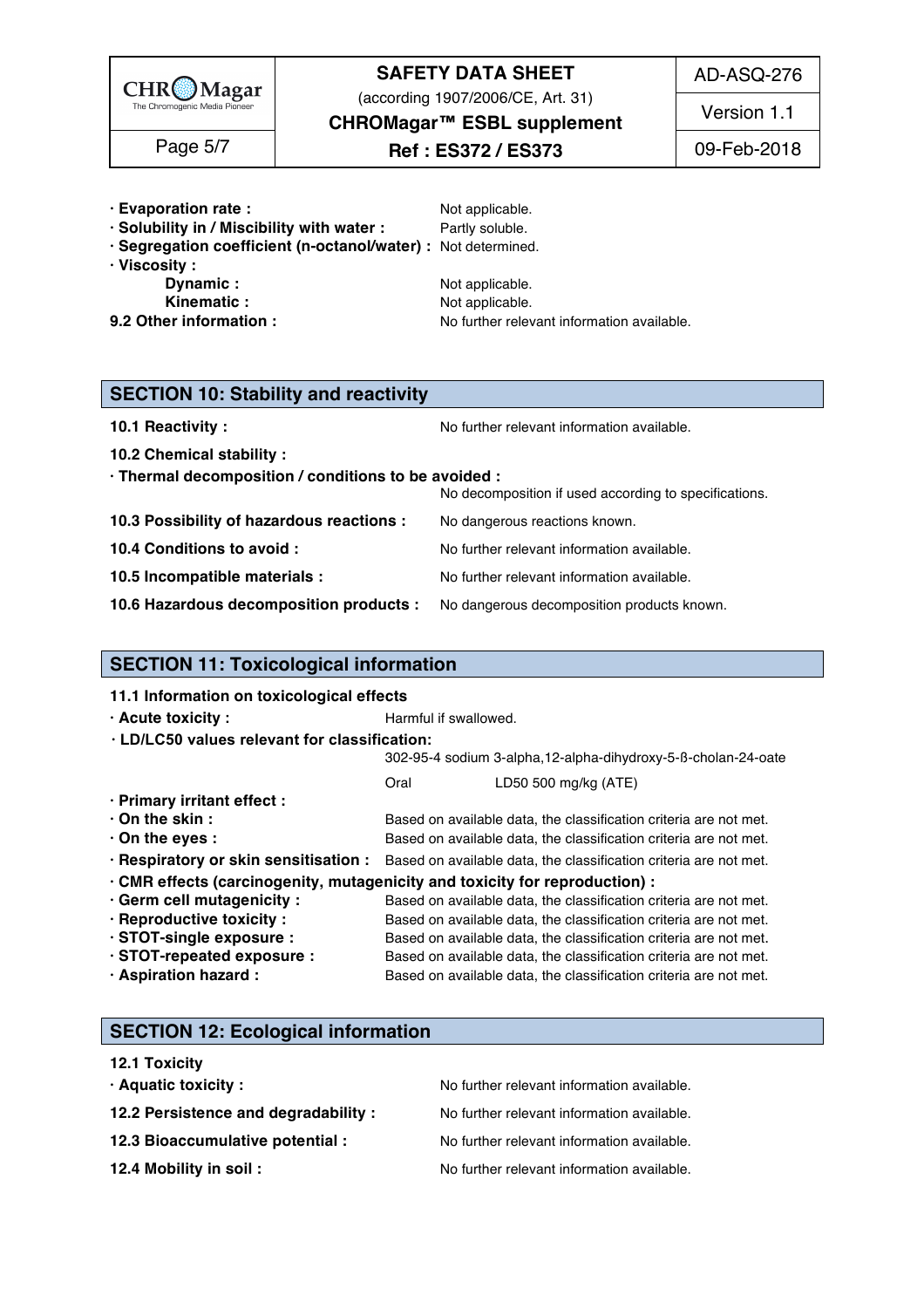

(according 1907/2006/CE, Art. 31)

AD-ASQ-276

**CHROMagar™ ESBL supplement**

**Ref : ES372 / ES373** Page 6/7 09-Feb-2018

Version 1.1

#### **· Additional ecological information :** 221

**• General notes :**  $\qquad \qquad \qquad$  Generally not hazardous for water.

- **12.5 Results of PBT and vPvB assessment** 223
- 
- **· vPvB :** Not applicable. 225
- 

**· PBT :** Not applicable. 224

**12.6 Other adverse effects :** No further relevant information available.

### **SECTION 13: Disposal considerations**

#### **13.1 Waste treatment methods** 230

- 
- **· Uncleaned packaging :** 232
- 

**· Recommendation : Must be specially treated according to official regulations..** 

**· Recommendation : Disposal must be made according to official regulations.** 

### **SECTION 14: Transport information**

| 14.2 UN proper shipping name<br>· ADR, ADN, IMDG, IATA :<br>Void<br>14.3 Transport hazard class(es)<br>· ADR, ADN, IMDG, IATA<br>$\cdot$ Class :<br>Void<br>14.4 Packing group<br>$\cdot$ ADR, IMDG, IATA :<br>Void<br>14.5 Environmental hazards :<br>Not applicable.<br>14.6 Special precautions for user :<br>Not applicable. | 14.1 UN-Number<br>· ADR, ADN, IMDG, IATA : | Void |  |  |
|----------------------------------------------------------------------------------------------------------------------------------------------------------------------------------------------------------------------------------------------------------------------------------------------------------------------------------|--------------------------------------------|------|--|--|
|                                                                                                                                                                                                                                                                                                                                  |                                            |      |  |  |
|                                                                                                                                                                                                                                                                                                                                  |                                            |      |  |  |
|                                                                                                                                                                                                                                                                                                                                  |                                            |      |  |  |
|                                                                                                                                                                                                                                                                                                                                  |                                            |      |  |  |
|                                                                                                                                                                                                                                                                                                                                  |                                            |      |  |  |

**14.7 Transport in bulk according to Annex II of Marpol and the IBC Code :** Not applicable. 248

**· UN "Model Regulation":** Void 249

### **SECTION 15: Regulatory information**

**15.1 Safety, health and environmental regulations/legislation specific for the mixture :** 253

- **· Directive 2012/18/EU** 254
- **· Named dangerous substances - ANNEX I :** None of the ingredients is listed. 255

**15.2 Chemical safety assessment :** A Chemical Safety Assessment has not been carried out.

### **SECTION 16: Other information** 259

This information is based on our present knowledge. However, this shall not constitute a quarantee for any specific product features and shall not establish a legally valid contractual relationship.